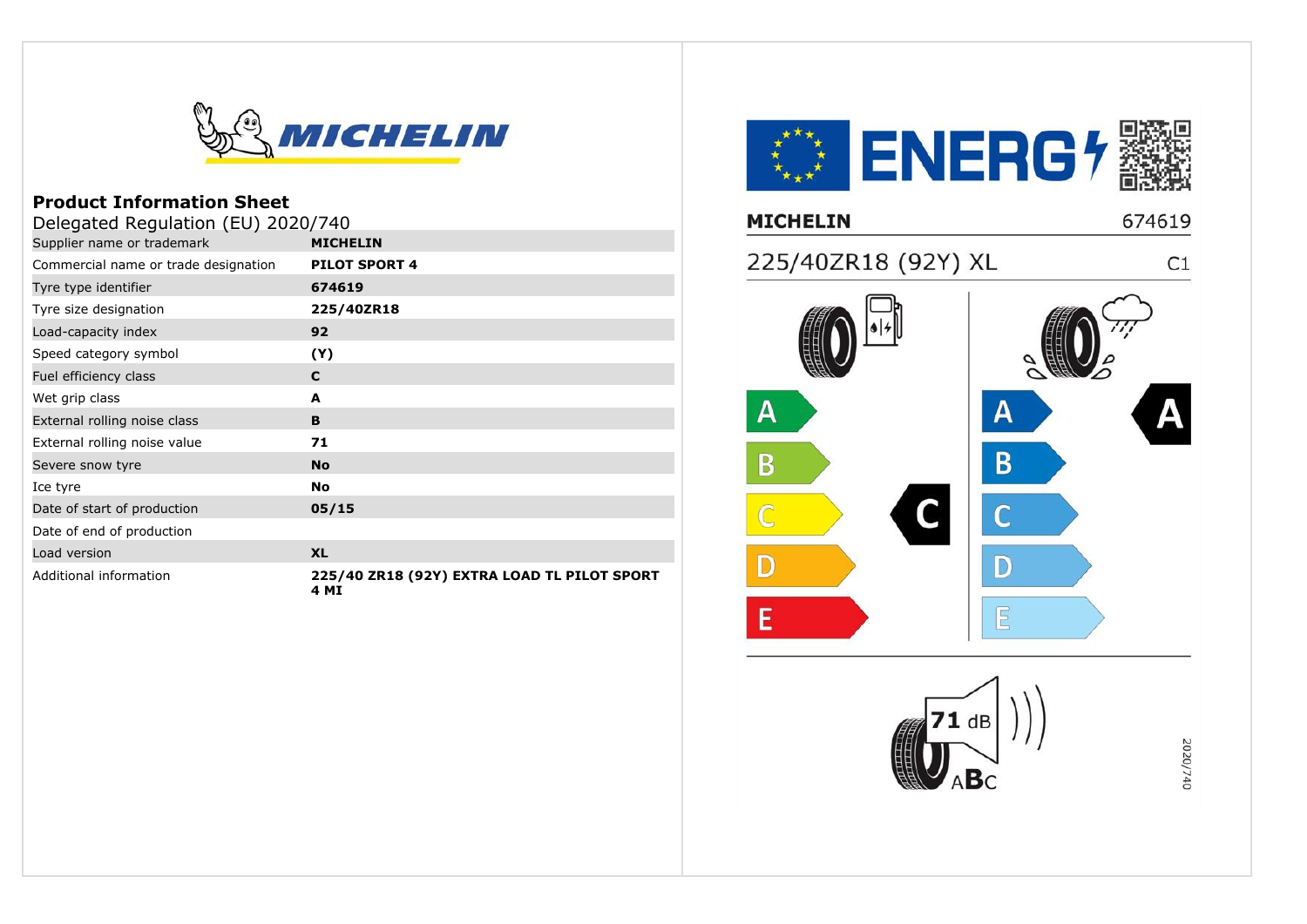

| Delegated Regulation (EU) 2020/740   |                                   |  |
|--------------------------------------|-----------------------------------|--|
| Supplier name or trademark           | <b>MICHELIN</b>                   |  |
| Commercial name or trade designation | <b>PRIMACY 4 S2</b>               |  |
| Tyre type identifier                 | 676065                            |  |
| Tyre size designation                | 225/45R17                         |  |
| Load-capacity index                  | 91                                |  |
| Speed category symbol                | w                                 |  |
| Fuel efficiency class                | B                                 |  |
| Wet grip class                       | A                                 |  |
| External rolling noise class         | B                                 |  |
| External rolling noise value         | 69                                |  |
| Severe snow tyre                     | <b>No</b>                         |  |
| Ice tyre                             | <b>No</b>                         |  |
| Date of start of production          | 30/18                             |  |
| Date of end of production            |                                   |  |
| Load version                         | <b>SL</b>                         |  |
| Additional information               | 225/45 R17 91W TL PRIMACY 4 S2 MI |  |

**■ ENERG\*** 676065 **MICHELIN** 225/45R17 91 W  $C1$  $\mathsf{A}$  $\mathbf{A}$ B  $\overline{B}$ B  $\overline{C}$  $\mathbb{D}$ D  $E$ F 69 dB 2020/740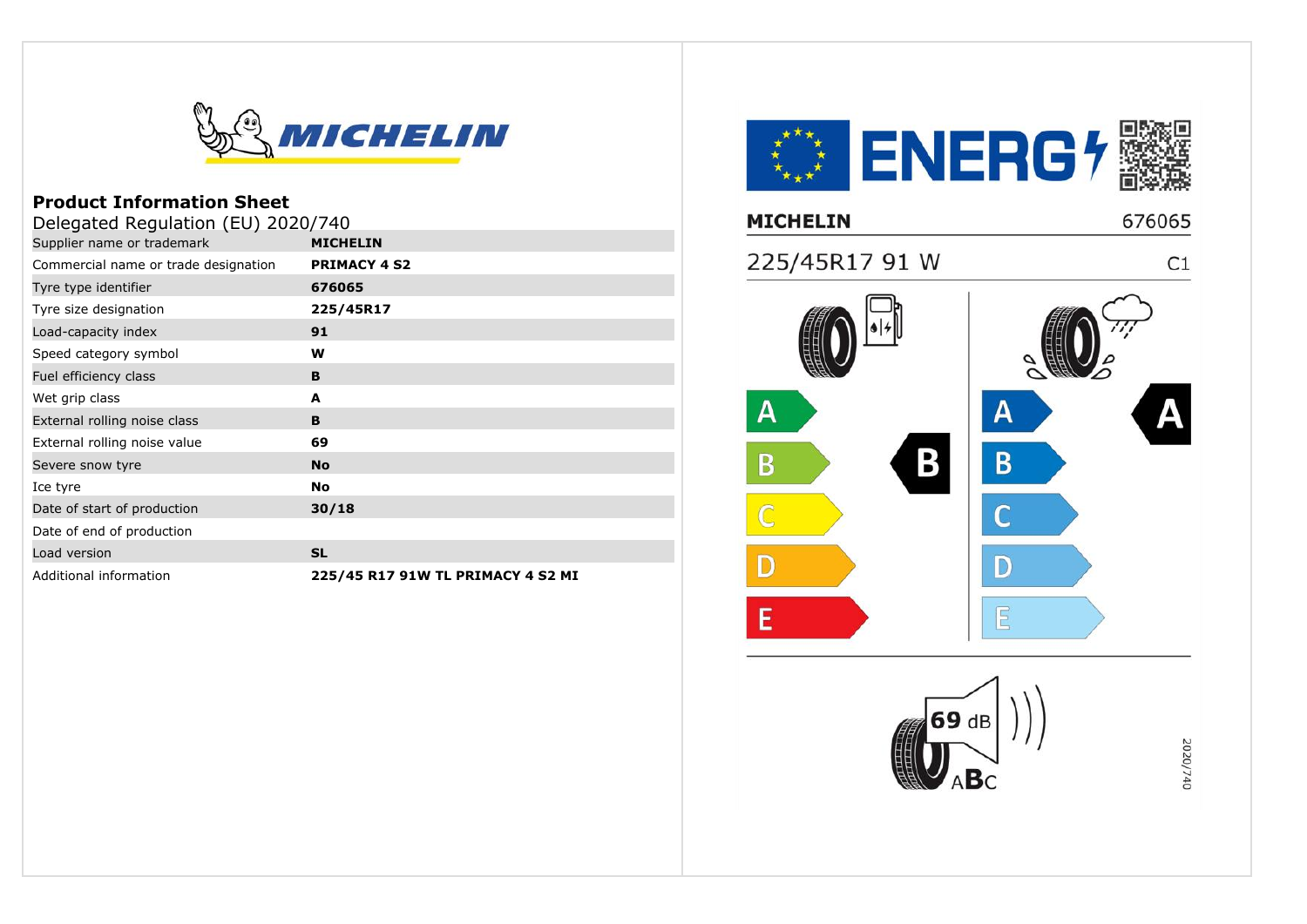

| Delegated Regulation (EU) 2020/740   |                                   |  |
|--------------------------------------|-----------------------------------|--|
| Supplier name or trademark           | <b>MICHELIN</b>                   |  |
| Commercial name or trade designation | <b>PRIMACY 4 S2</b>               |  |
| Tyre type identifier                 | 920789                            |  |
| Tyre size designation                | 205/55R16                         |  |
| Load-capacity index                  | 91                                |  |
| Speed category symbol                | н                                 |  |
| Fuel efficiency class                | A                                 |  |
| Wet grip class                       | A                                 |  |
| External rolling noise class         | B                                 |  |
| External rolling noise value         | 69                                |  |
| Severe snow tyre                     | <b>No</b>                         |  |
| Ice tyre                             | <b>No</b>                         |  |
| Date of start of production          | 43/17                             |  |
| Date of end of production            |                                   |  |
| Load version                         | <b>SL</b>                         |  |
| Additional information               | 205/55 R16 91H TL PRIMACY 4 S2 MI |  |

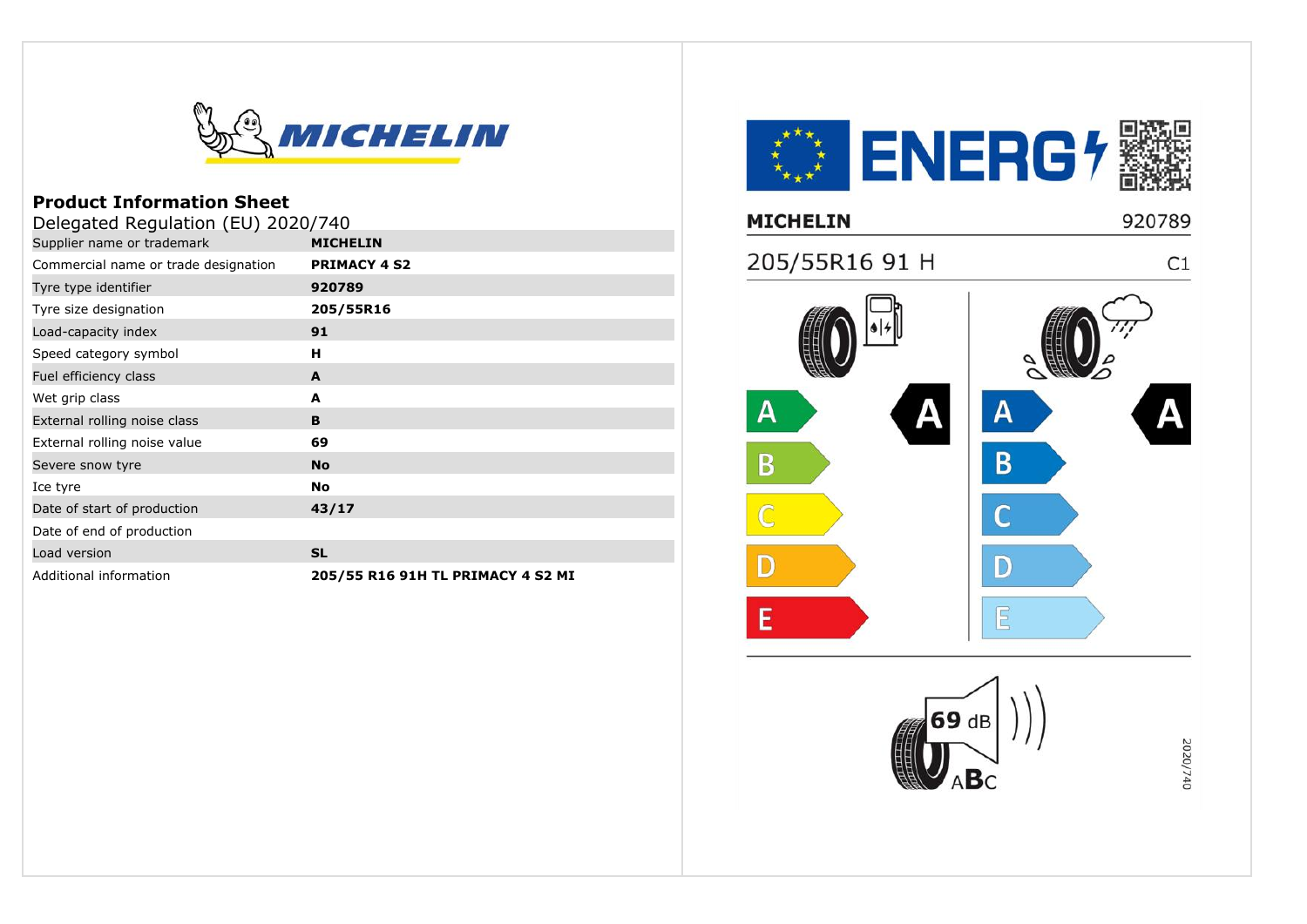| Delegated Regulation (EU) 2020/740   |                      |
|--------------------------------------|----------------------|
| Supplier name or trademark           | <b>Hankook</b>       |
| Commercial name or trade designation | <b>KInERGy ECO 2</b> |
| Tyre type identifier                 | 1017555              |
| Tyre size designation                | 195/65R15            |
| Load-capacity index                  | 91                   |
| Speed category symbol                | Н                    |
| <b>Fuel efficiency class</b>         | B                    |
| Wet grip class                       | B                    |
| <b>External rolling noise class</b>  | B                    |
| External rolling noise value         | 70 dB                |
| Severe snow tyre                     | <b>No</b>            |
| Ice tyre                             | No                   |
| Date of start of production          | 42/20                |
| Date of end of production            |                      |
| Load version                         | <b>SL</b>            |
| Additional information               |                      |